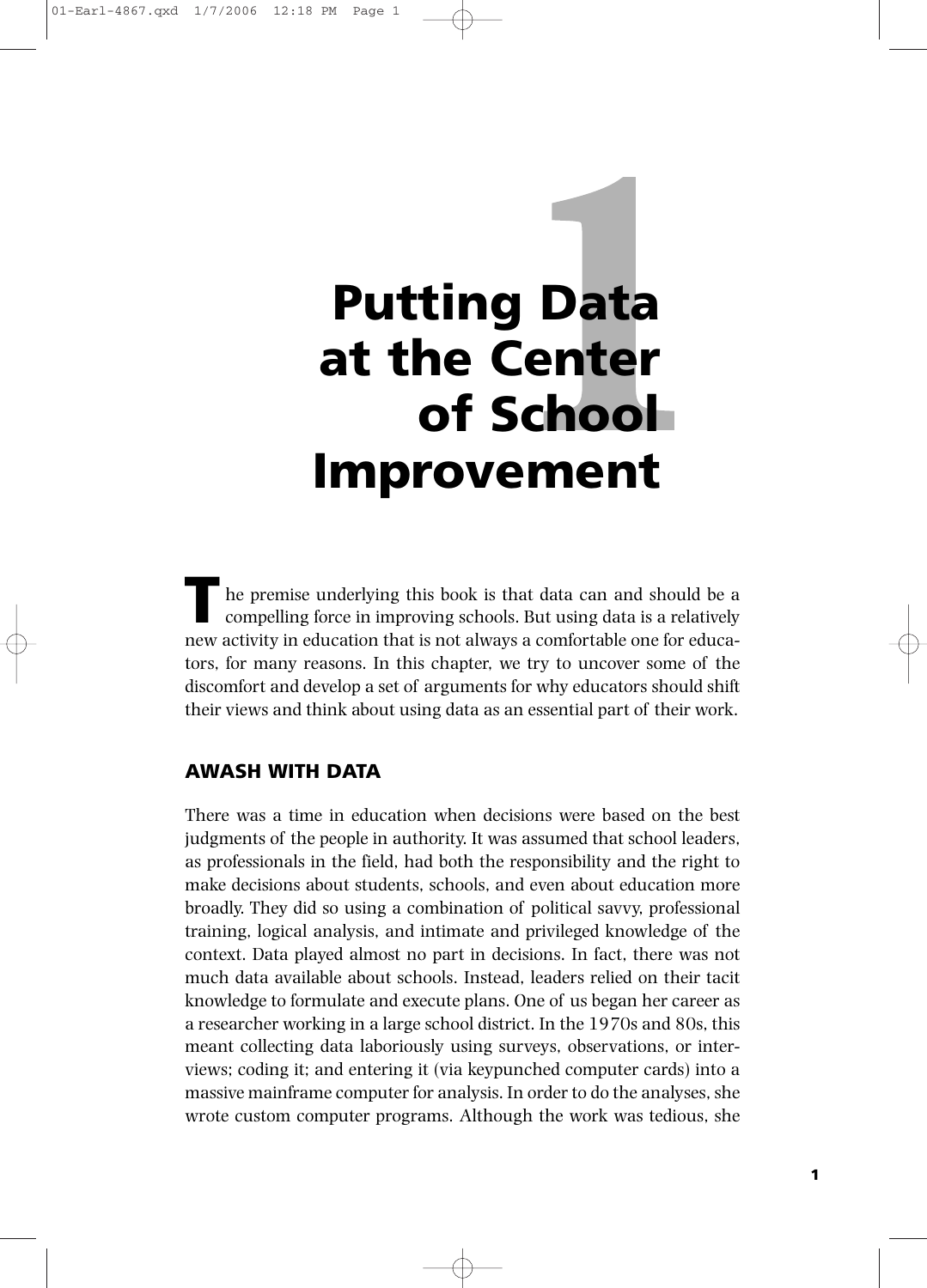was one of the privileged few who had access to a computer and the skills to collect and analyze data.

In the past several decades, a great deal has changed. The twenty-first century has been dubbed the "information age." Students in school today will live their lives in the "knowledge society." There has been an exponential increase in data and information, and technology has made it available in raw and unedited forms in a range of media. Computers are commonplace, and the Internet offers unlimited access to data, undigested and often flawed.

Education, like many other fields, is awash with data. Districts and states or provinces generate huge amounts of data, and many maintain data systems that offer a wealth of potential data about schools from test results to dropout statistics, attendance figures, course enrollments, teacher credentials, student demographics, and so on.

Like many others in the society, educators are trying to come to grips with this vast deluge of new and unfiltered information and to find ways to transform data into information, then into knowledge, and ultimately into constructive action.

# **DATA AS A POLICY LEVER**

Accountability and data are at the heart of contemporary reform efforts worldwide. Accountability has become the watchword of education, with data holding a central place in the current wave of large-scale reform. Policy makers are demanding that schools focus on achieving high standards for all students, and they are requiring evidence of progress from schools that is conceived of explicitly in a language of data (Fullan, 1999). Nations, states, provinces, and school districts have implemented largescale assessment systems, established indicators of effectiveness, set targets, created inspection or review programs, tied rewards and sanctions to results, and many combinations of the above (Leithwood, Edge, & Jantzi, 1999; Whitty Power, & Halpin, 1998). Large-scale assessment and testing has moved from being an instrument for decision making about students to being the lever for holding schools accountable for results (Firestone, Mayrowetz, & Fairman, 1998). Leaders in states, districts, and schools are required to demonstrate their progress to the public.

As the accountability agenda has escalated, publicly reported highprofile data about schools have become a stalwart of most large-scale reform efforts (Whitty et al., 1998). In England, for example, primary school students are tested at the end of Key Stage 2 (age 11), and the percentage of pupils who meet or exceed the national target is reported for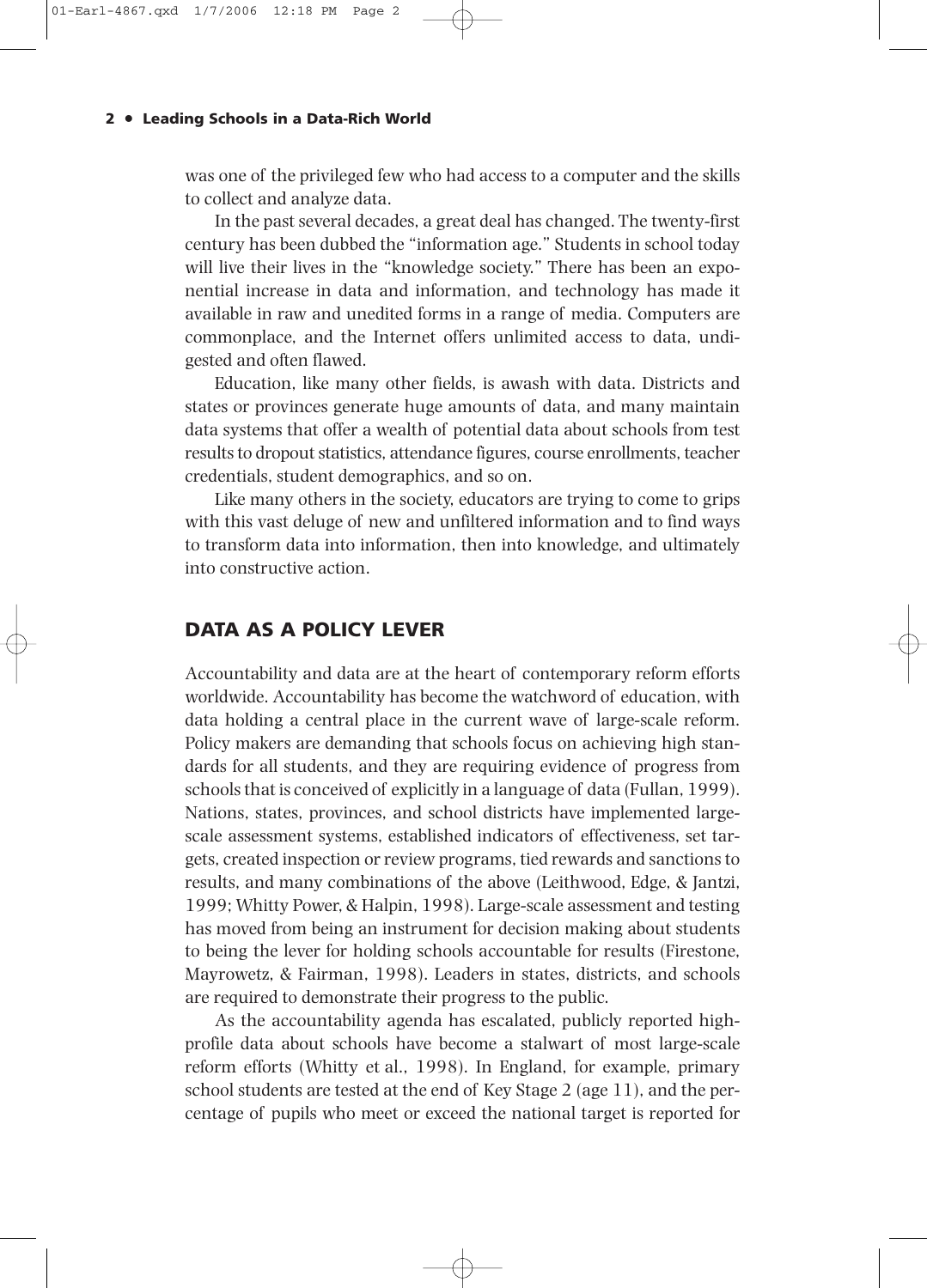each school in the form of a league table (modeled on the mechanism for reporting the scores for soccer teams). These results are reported in national and local newspapers and are used in a myriad of ways, from decisions about support and resources available to schools to helping parents make school-choice decisions. School inspection reports are available on the Internet. Inspection reports about schools from the Office for Standards in Education (Ofstel) are posted on Web sites.

In the U.S., the No Child Left Behind (NCLB) legislation requires states, districts, and schools to report data on student achievement with measures of annual yearly progress and with analyses to show performance by gender, race, disability, income, migrant status, and English fluency. Not only are schools being judged using data, many of the reforms also assume or require a capacity on the part of schools and school leaders to use data internally to identify their priorities for change, to evaluate the impact of the decisions that they make, to understand their students' academic standing, to establish improvement plans, and to monitor and assure progress (Herman & Gribbons, 2001).

# **EDUCATORS' SKEPTICISM ABOUT DATA**

Many school leaders find themselves caught in a "data dilemma." They mistrust data, they fear data, and many do not have the skills to use data wisely and effectively.

# **Mistrust of Data**

There is no escaping data. Not only are school leaders surrounded by policies that require them to account using data, but they also are expected to become "data driven" themselves in their school-based planning. They are being required to use data for accountability in a politically charged environment where the stakes are high, and they are ambivalent at best and downright skeptical at worst about this shift to "data-driven" educational reform. They know that test scores and other kinds of data are used as political footballs, and data are often invoked to support narrow and parochial causes, to fight turf wars, impede change, justify a particular program, or to tie achievement to someone's leadership. Educational leaders likely *feel* or have *felt* the pressure to do well on tests and "demonstrate results."

Educators also have great confidence in the tacit knowledge that they bring to their work (i.e., personal knowledge embedded in individual experience that involves intangible factors such as personal beliefs, perspectives,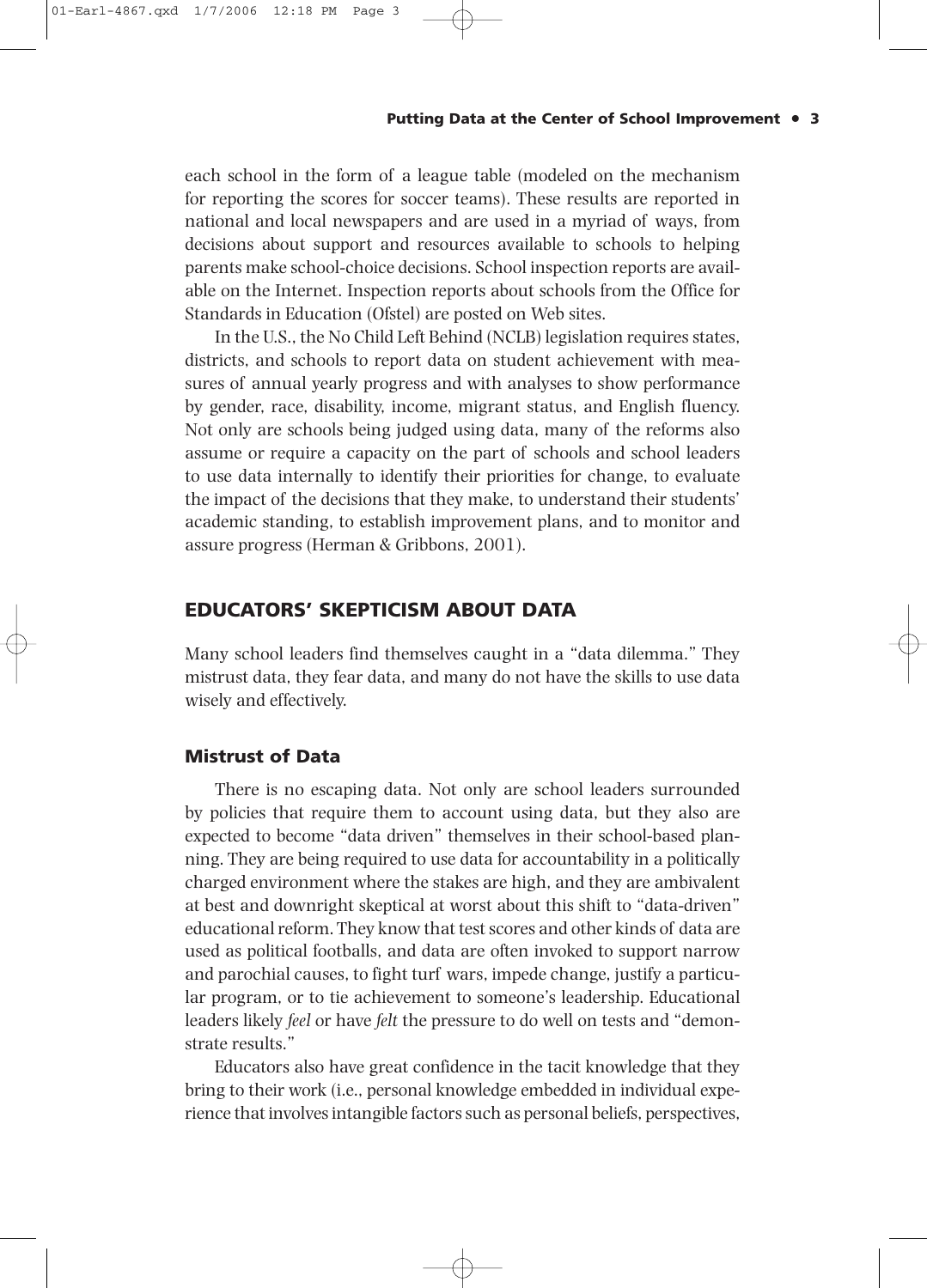and value systems). The power of educators' personal practical knowledge has long been recognized (e.g., Connelly & Clandinin, 1988) and this tacit knowledge of educational practitioners is quite resistant to change (Sykes, 1999). When exposure to data creates conditions in which educators may confront ideas and beliefs that are not consistent with their tacit knowledge or what they "believe to be true," they can challenge preconceptions that have been shaped as much out of issues of *heart* as out of issues of *head.* In all likelihood, educators' beliefs about the nature and utility of data are the result of both sets of processes. Those formed on the basis of affective responses may be resistant to change by cognitive means, while those formed on the basis of cognitive responses may be resistant to affective appeals.

## **Fear of Data and Evaluation**

There is another interesting contributor to the way that educators feel about data and about its use for evaluative purposes. Data are really not foreign elements in schools. Educators have used data in the form of test scores, marks, and grades as the justification for evaluative judgments about students. Evaluation is pervasive in schools, but educators are the evaluators rather than the evaluated. Schools have operated on a performance orientation where success is defined in terms of recognition and high scores, and errors are unacceptable. Mistakes are to be avoided, and admission of a mistake is regarded as a weakness. Data, in this context, are punitive or rewarding but not particularly helpful.

These historical conditions conspire to create a performance-oriented, rather than a learning-oriented, culture among educators. A learningoriented culture defines success in terms of improvement and progress and views errors as a normal part of the improvement process. Teachers and learners in a learning-oriented culture use research findings, data, and other evidence in schools as mechanisms for opening the conversation and thinking about what the errors signify, or even rethinking the issue to determine whether they are really "errors."

## **Lack of Training**

Educators are woefully underprepared to engage in data-based decision making. Assembling good data and drawing it into a process of looking at the whole picture, understanding what the results mean, and making responsible judgments and decisions is difficult and complex.

There is little in most educators' backgrounds or training to prepare them to engage in using data or in systematic inquiry. Using data is a whole new approach to working in the culture of most schools.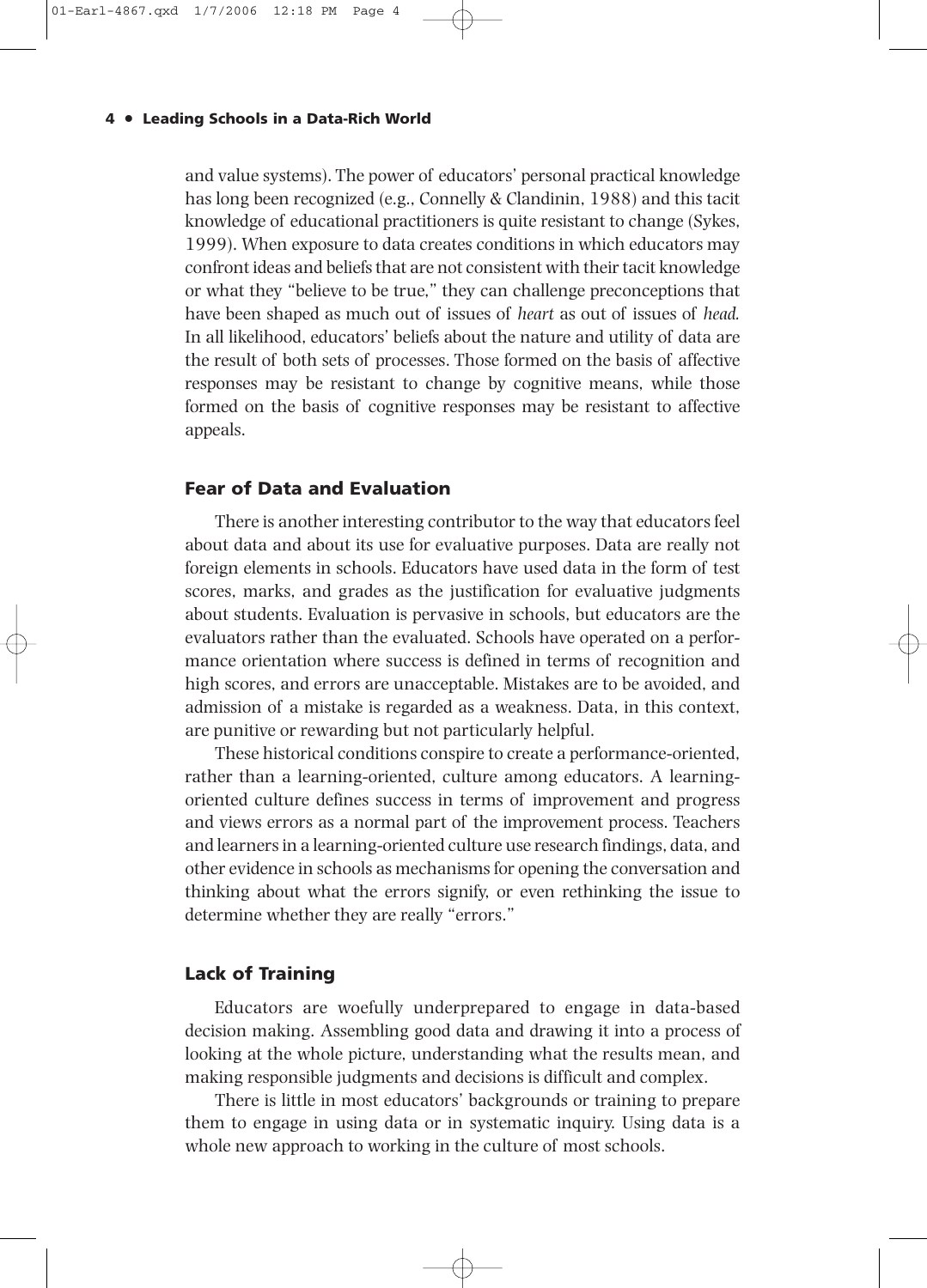For many educators, data are synonymous with statistics. The media perpetuates this belief. To complicate things, most educators likely received their introduction to basic statistical methods as a course requirement in their professional degree programs that focused on numbers and did not address the relationship of data to educational decisions. Herman and Gribbons (2001) suggest that teachers and administrators need not, indeed should not, be expected to be experts in statistics given the other obvious demands on their time—particularly teaching children. Rather, as McNamara and Thompson (n.d., p. 383) suggest, they need targeted training that:

- Places the emphasis on applications and real-world data rather than mathematical theory.
- Uses methods that allow practitioners to focus on discovery.
- Encourages a shift from calculation to interpretation.
- Makes it easier to avoid the implication that statistical analysis is strictly a matter of finding the one "right" answer.
- Provides a dynamic process for experimenting and learning from actual data.
- Uses data to uncover patterns and to generate hypotheses.
- Endorses the need to use better graphical displays and verbal statements for communication.

# **NEEDING TO KNOW**

Schools, like many other institutions, are struggling to adapt to all of the economic, social, political, and global changes that are occurring. Communities are very diverse and mobile, so leaders are no longer intimately familiar with the community in which their school is situated. School leaders find themselves faced with the daunting task of anticipating the future and making conscious adaptations to their practices in order to keep up and to be responsive to the environment. To succeed in a rapidly changing and increasingly complex world, it is vital that schools grow, develop, adapt, and take charge of change so that they can control their own futures (Stoll, Fink & Earl, 2003). Schools that are able to take charge of change, rather than being controlled by it, are more effective and improve more rapidly than ones that are not (Gray, Hopkins, Reynolds, Wilcox, Farrell, & Jesson, 1999; Stoll & Fink, 1996; Rosenholtz, 1989).

In a world characterized by rapid change, increased complexity, and challenge, there is not enough time for adaptation by trial and error or for experimentation with fads that inevitably lose their appeal. In this context, research studies, evaluations, and routine data analyses offer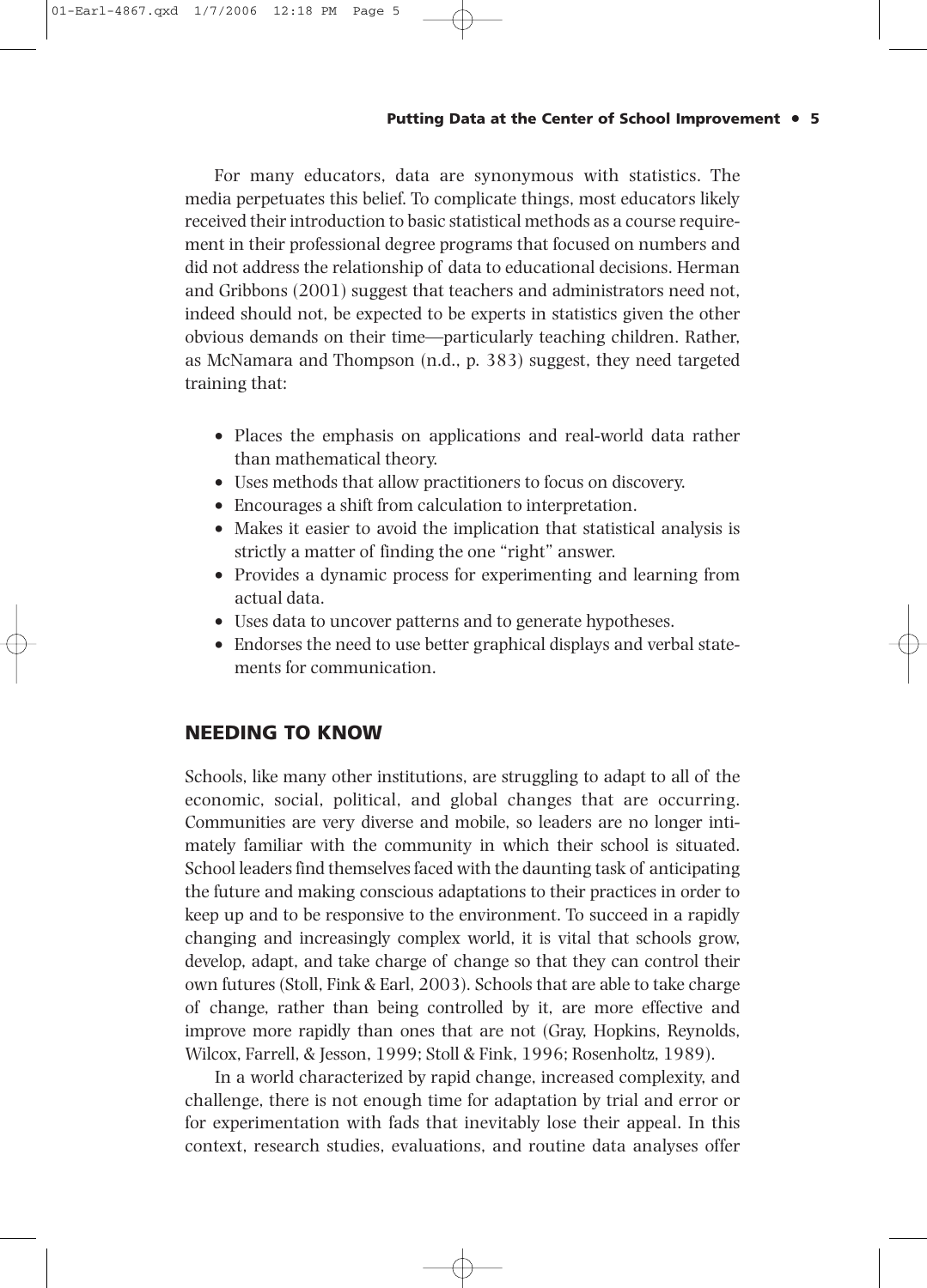mechanisms for streamlining and focusing planning and actions in schools.

Students' lives are affected profoundly by the decisions that educators make on a day-to-day basis. When policy makers and school personnel either ignore data or rely upon inadequate data, they run the risk of making poor decisions. Without good data, school personnel may be blindsided or make decisions based upon individual perceptions, opinions, and limited observations. Valuable time, energy, and resources are wasted when new programs and practices are adopted that apply foreign organizational cultures. lack evidence of effectiveness, or do not match up with student needs. The effect on students and their learning is even more important than the loss of time and energy, as another month or year passes without the implementation of effective strategies.

As Argyris and Schön (1978) argued over 20 years ago, the key challenge for any organization is not just to become more effective at performing stable tasks in the light of stable purposes but "to restructure its purposes and redefine its task in the face of a changing environment" (p. 320). Viewed from this vantage point, data are not "out there." They are, and should be, an important part of an ongoing process of analysis, insights, new learning, and changes in practice in all schools and districts. Data provide tools for the investigation necessary to plan appropriate and focused improvement strategies. Synthesizing and organizing data in different ways stimulates reflection and conjecture about the nature of the problem under consideration. Over time, this process gives rise to defensible plans for changes. Thus, while the effective use of data may be timeconsuming and difficult initially, it is well worth the effort in the long run. School personnel who understand their students' needs and use data about their school communities in the service of those needs are better prepared to make informed decisions, remain better focused throughout implementation, recognize whether their efforts are effective, and are more capable of institutionalizing change and improving continuously (Education Commission of the States, 2000).

If data are to become part of the fabric of school improvement, leaders in schools and districts must become active players in the data-rich environment that surrounds them so that they have more and better information available on which to base decisions (Earl, 1998). They need to incorporate a "system of use" for interpreting and acting on information into schools and districts (Earl & LeMahieu, 1997). Like everything else that is bombarding leaders, becoming a skilled and confident consumer and user of data is not simple or straightforward. It requires acquiring a new range of leadership capacities. But using data is not a mechanistic process. It is a skill and an art and a way of thinking that includes an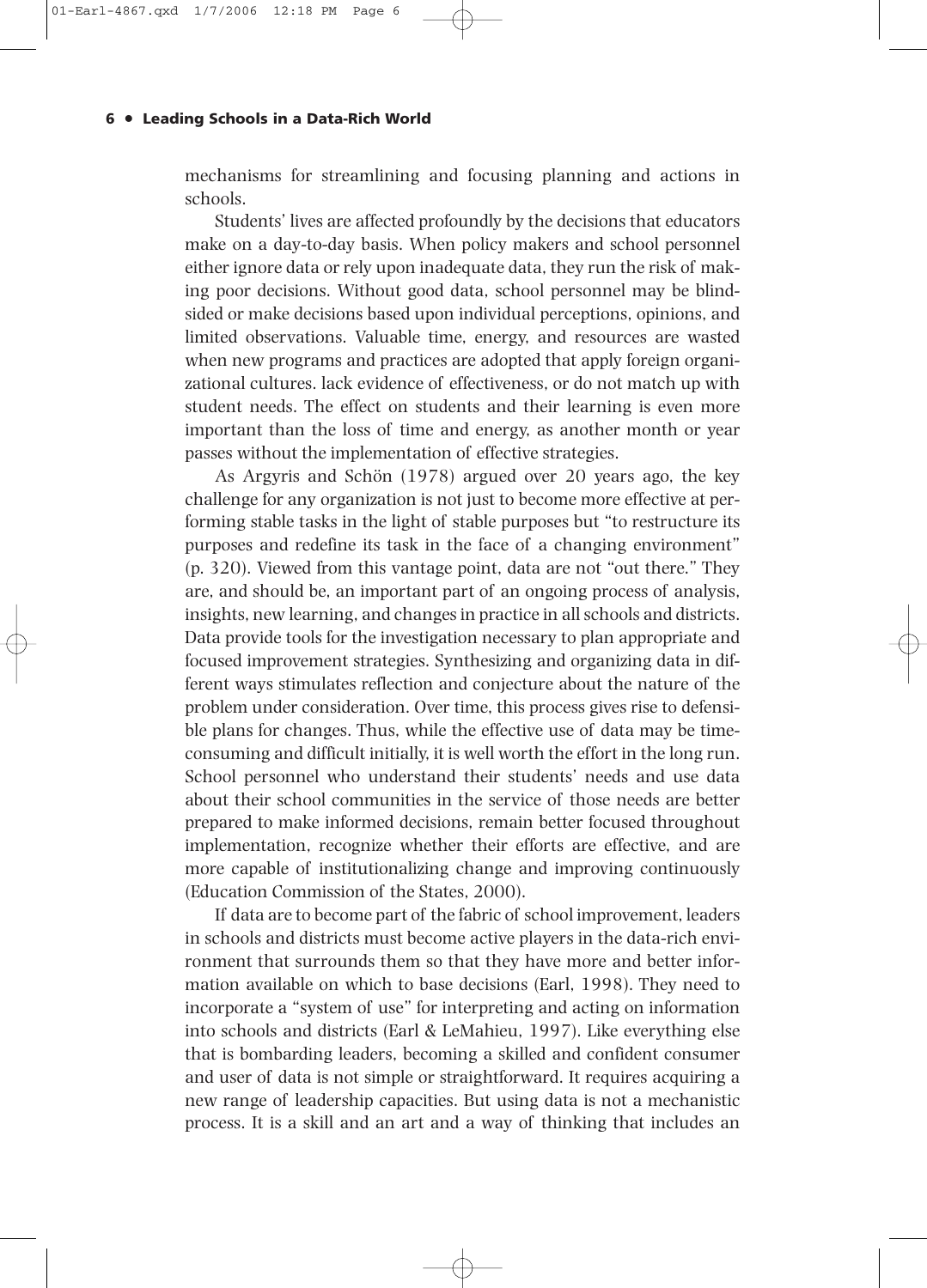understanding of the nature of evidence, from its definition and collection to its interpretation and presentation (Katz, Sutherland & Earl, 2002).

# **THINKING DIFFERENTLY ABOUT DATA**

The "theory of action" underlying large-scale reform policy agenda like No Child Left Behind (U.S.) and Every Child Matters (U.K.) is that once schools have the necessary data, educators will be in a position to diagnose areas of strength and areas in need of improvement. They will then adjust structures and practices in ways that will impact positively on student learning and this, in turn, will lead to enhanced student achievement for all students. Thus, the capacity requirement underlying such policies is that educators know how to use data in order to make the necessary consequent decisions.

The important distinction to make is between the "theory of action" as intent and the foundational capacities on which it rests. We believe that the large-scale accountability climate has the potential to set the necessary theory of action in place. Few would argue with the inherent logic of data-driven decision making. Moreover, the advent of high-profile accountability policies has likely functioned as an extrinsic motivator, encouraging engagement with an agenda (in this case data-driven decision making) that might otherwise remain in the background. But this alone is not enough. Katz, Sutherland, and Earl (2002) point out that the challenge is to follow this engagement with intentional opportunities to develop intrinsic practices in order to build the necessary capacities in such a way that they become habitual aspects of school work and do not remain at the mercy of a policy-bound extrinsic benefactor. For many, this approach will require thinking differently about using data. Subscription to the theory of action is necessary but not enough. Without new learning that is deliberate and disciplined, the possibility for subversion of intent is very real. Data, rather than being understood as information for an accountability system, can be seen as the accountability system itself. Unintended consequences of the sort that have been well documented by Linda Darling-Hammond (2004) can follow—teacher morale can fade, the most vulnerable students may be sidelined, and the curriculum can narrow, to name just a few examples.

All of their past experiences form the basis for educators' beliefs about using data. Their views are a product of their ways of thinking and of what they have come to know. Human beings are all predisposed to preserve existing understandings of the world. We all attempt to make new things familiar by transforming them to be consistent with what we already know (or believe to be true). If people did not do this, they would be overwhelmed by the sheer volume of novelty that would emerge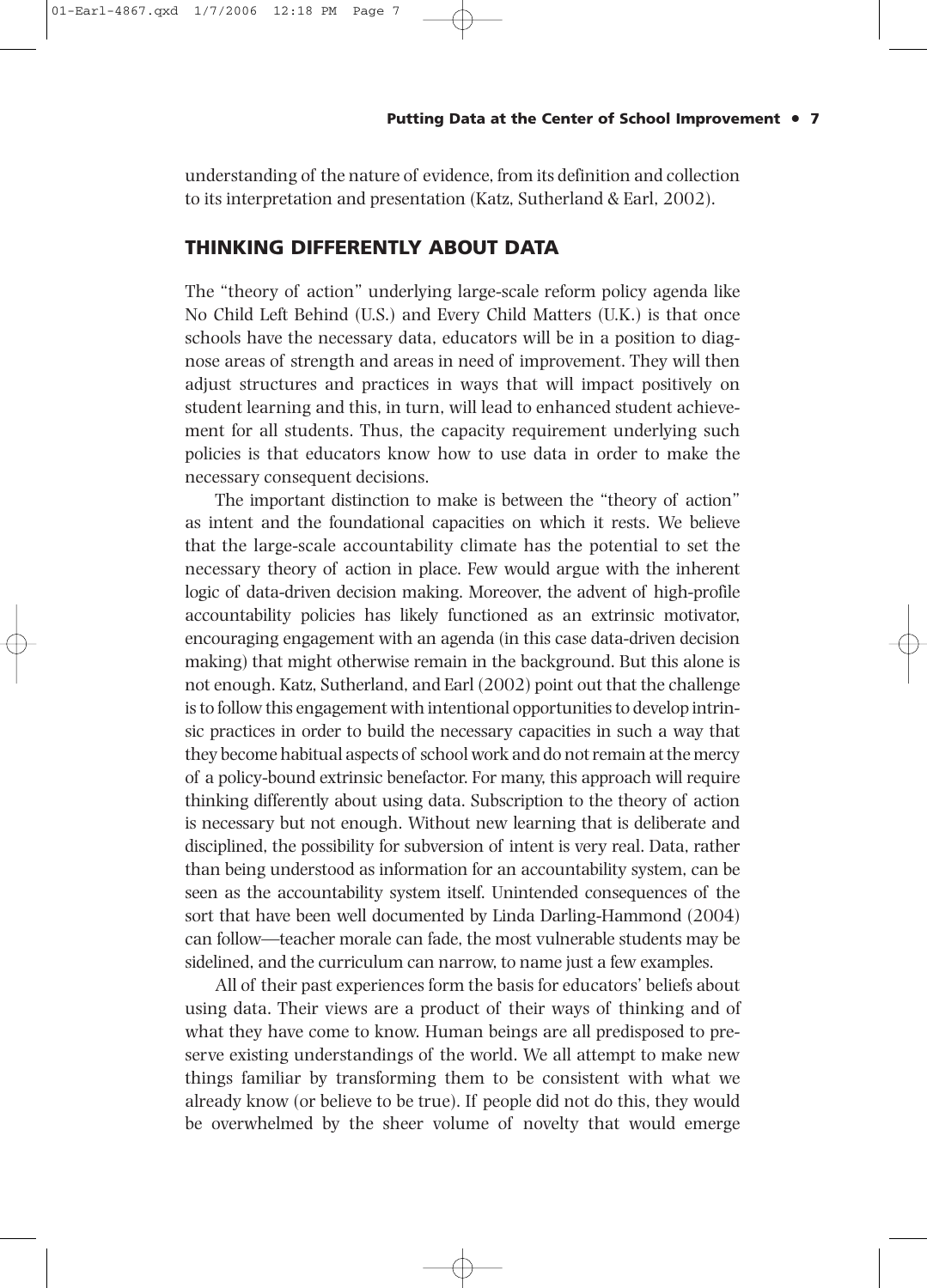around every corner. But such preservation and conservation make it difficult for people to engage in what psychologists call conceptual change—*real* changes in how and what they think and know that enable them to see the world differently.

We believe that learning to use data for school improvement in the way that is described in this book is a conceptual change. The National Research Council's synthesized report on how people learn (Donovan, Bransford & Pellegrino, 2000) spells out three overarching cognitive themes that rest on a solid research base and that can be taken to explicate the process of conceptual change referenced above. Paraphrased for brevity and translated into the language of data-driven decision making by Katz, Sutherland and Earl (in press), they are:

- Individuals hold preconceptions about the nature and utility of data. If these initial understandings are not engaged, they may fail to grasp the new concepts and information to which they are exposed, or they may learn them solely for the purposes of an external mandate and then revert to their preconceptions once it is removed.
- To develop competence in the processes and practices surrounding the use of data for wise decision making, individuals must have a foundation of declarative and procedural knowledge and understand these ideas in the context of a conceptual framework that facilitates application.
- "Metacognitive" or reflective opportunities can help individuals take control over their own learning by defining goals and monitoring the progress towards their achievement.

We have tried to honor these cognitive themes in the remainder of this book by developing a process that makes preconceptions explicit, creating assignments, giving ideas about further reading to help educators develop a knowledge base, and providing opportunities for reflection.

October 26—Janet, the principal of H. C. Andersen Middle School, is sitting at her desk looking worried. A mountain of paper sits in front of her. She just stares. What is she going to do? She rereads the memo from her superintendent:

Once again, as part of our accountability and improvement strategy, each school in the district will use the attached electronic template to produce an improvement plan for the school. The improvement plan should detail the school's accomplishments, difficulties, action plans, and targets. These plans should be evidence-based, drawing on systemwide and local data. The completed document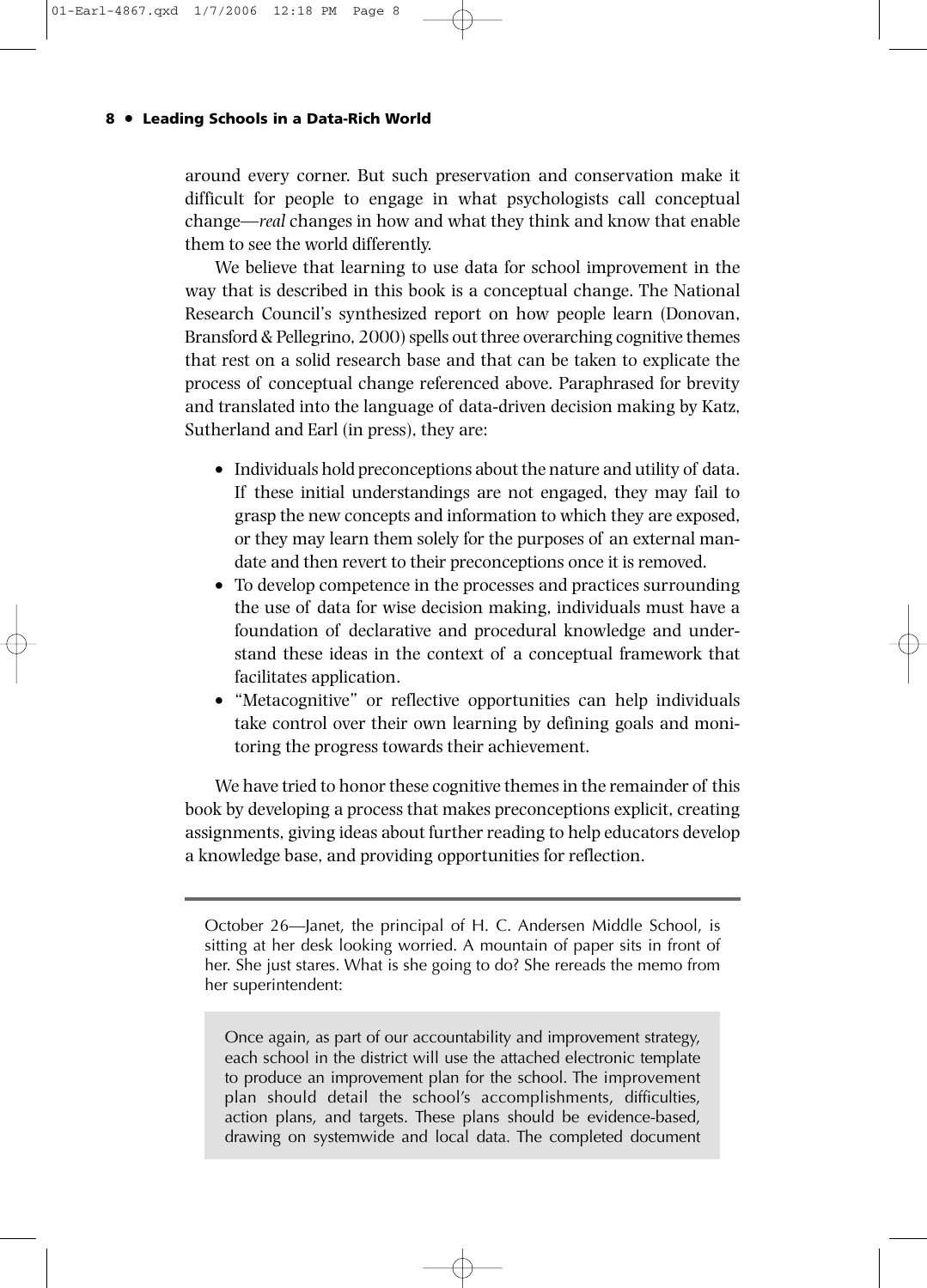should be sent to the superintendent's office for review no later than January 20. The plans will form the basis for each school's annual review and will be included in a district report that will be published in the spring for public distribution.

Janet is troubled. She realizes that it is important to plan for improvement and share what the school is doing with the community.

She agrees that schools need to be accountable and that they should be more systematic in their planning and in how they organize their improvement program. Janet also knows that an improvement plan for the school would be part of her job as principal. She was part of the process at her last school. It isn't that she doesn't want to do it. But she isn't sure that completing this template will really change anything in the school. She is also worried because district administrators will be using this report as the basis for their appraisal of the school, maybe even to decide about resource allocation—not to mention that she is expected to put the report on the school's Web site and to use it as an information bulletin for parents. And they want it to be evidence-based, whatever that means. Presumably that means using data, but what data should she use? The template has a space for the results from the district and state tests, but there is loads of room for the school to add "local data." Well, she knows that they surveyed the parents before they decided about the new playground equipment, and she could probably get some statistics about something or other from the district office. But that won't tell much about H. C. Andersen. Somehow, it just doesn't feel right.

School leaders everywhere are struggling with the same issues as Janet. They are required to prepare reports about their schools for public distribution and need to decide what to do. At the same time, they all operate in different policy contexts, depending on the country, state, or province and district in which they are located.

# **ACCOUNTABILITY REDEFINED**

When all is said and done, school leaders are the ones who are accountable for the work of the school, and most of the leaders that we know are happy and willing to have this responsibility. At the same time, they are not always sure what "being accountable" means. Sometimes they feel like helpless victims, responding to requirements from outside that do not really fit with what they see in their schools. At the same time, they are exhorted to be responsive to their local communities and to ensure that they are serving their students well. In theory, accountability sounds wonderful. In practice, it raises a host of thorny issues, not the least of which is a philosophical one—What does accountability mean? There is no blueprint that defines accountability, and a number of very different understandings prevail.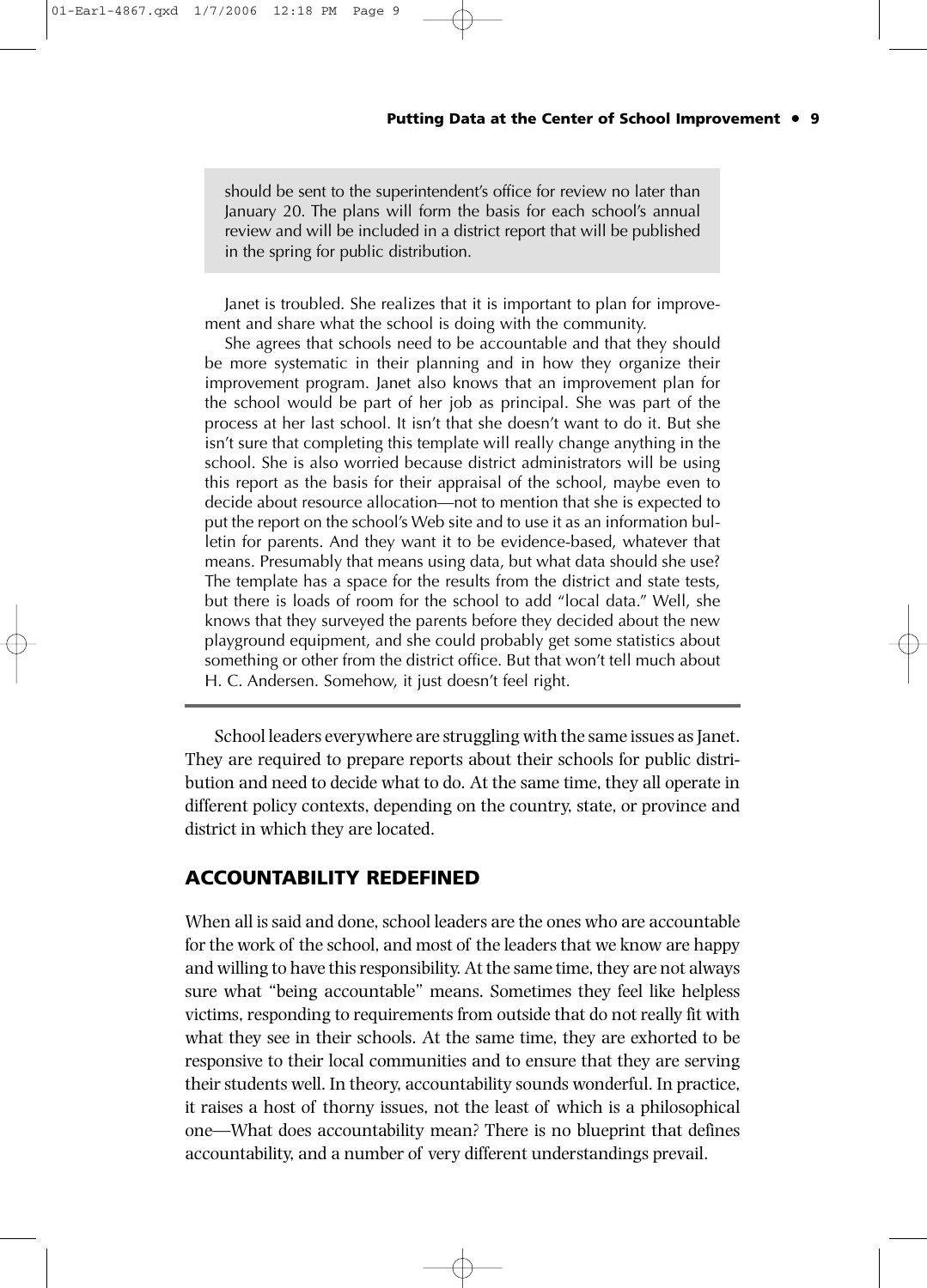Linda Darling-Hammond (1994) describes two different views of educational change and of accountability:

One view seeks to induce change through extrinsic rewards and sanctions both schools and students, on the assumption that the fundamental problem is a lack of will to change on the part of educators. The other view seeks to induce change by building knowledge among school practitioners and parents about alternative methods and by stimulating organizational rethinking through opportunities to work together on the design of teaching and schooling and to experiment with new approaches. This view assumes that the fundamental problem is a lack of knowledge about the possibilities for teaching and learning, combined with lack of organizational capacity for change. (p. 23)

Policy makers often try to appeal to both camps by embracing common standards and individual variation, numerical comparability and

**Accounting** is gathering, organizing, and reporting information that describes performance

**Accountability** is the conversation about what the information means and how it fits with everything else that we know and about how to use it to make positive changes.

—Earl and LeMahieu, 1997

descriptive sensitivity, assessment designed to improve student learning, and assessment that placates demands for systemwide accountability (Hargreaves, Earl & Schmidt, 2002).

The premise underlying this book is that the dichotomy will persist and that educational accountability will always be a mixture of the two views and each of them has a role to play in how change happens.

High-stakes accountability systems can create a sense of urgency and provide "pressure" for change. However, real accountability is much more than *accounting* (providing information or justifications in an annual report or a press release or even student report cards)*.* It is a moral and professional responsibility to be knowledgeable and fair in teaching and

in interactions with students and their parents. It engenders respect, trust, shared understanding, and mutual support.

# **CHOOSING ACCOUNTABILITY THROUGH INFORMED PROFESSIONAL JUDGMENT**

Michael Barber (2001), a national policy advisor on education in England, uses the following graphic to describe trends in educational reform over the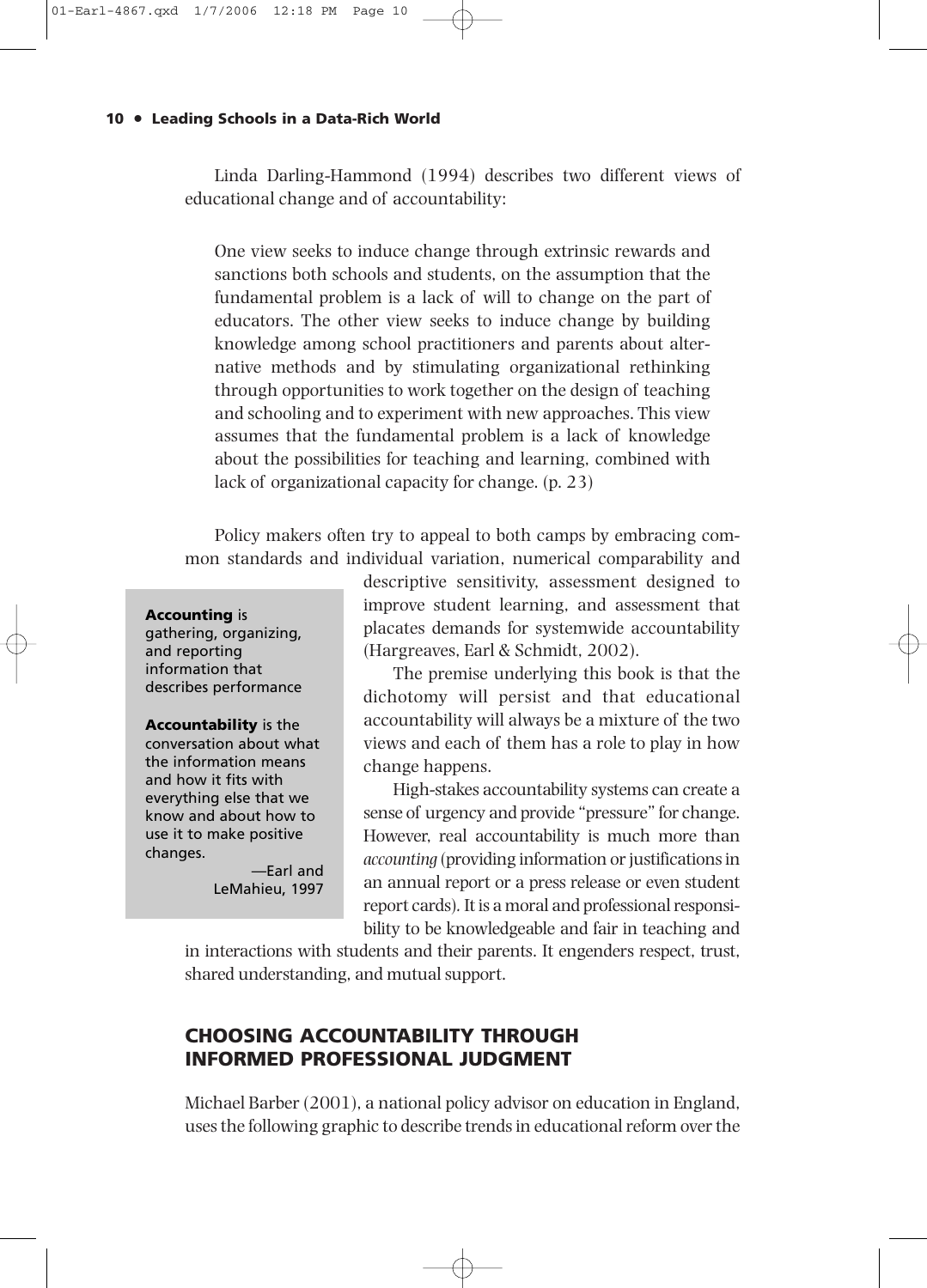past 50 years as a function of the knowledge base on which it has been founded and the locus of responsibility and decision making.

#### **Knowledge Poor**



SOURCE: Barber, 2001

He portrays the 1970s as a time of "uninformed professional judgment" in which educators operated largely as individuals within broad policy guidelines and relied on their personal professional perspectives to make decisions. This was the era of "leave us alone to teach." The 1980s were a time of "uninformed prescription" where governments took direct control of education and dictated prescriptive directions, often without appealing to any knowledge base other than their own ideological views. National or federal programs proliferated, with centrally directed curriculum and assessment systems. In the 1990s governments still controlled the educational agenda, but they began to draw on research and other evidence to inform their policies.

Barber sees the 2000s as an era of "informed professional judgment" in which control of education ought to be returned to educators, but now with explicit requirements to be informed professionals. And that means

using evidence and research to justify and support educational decisions.

We believe that school leaders who are frustrated with the prescriptive policies of the past few decades and with accountability systems that "name, shame, and blame" schools are ready to take control of the accountability agenda. They

Give us the accounting and we'll do the accountability. —Workshop participant (Principal)

are ready for "informed professionalism," but that requires a concerted emphasis on becoming and staying "informed."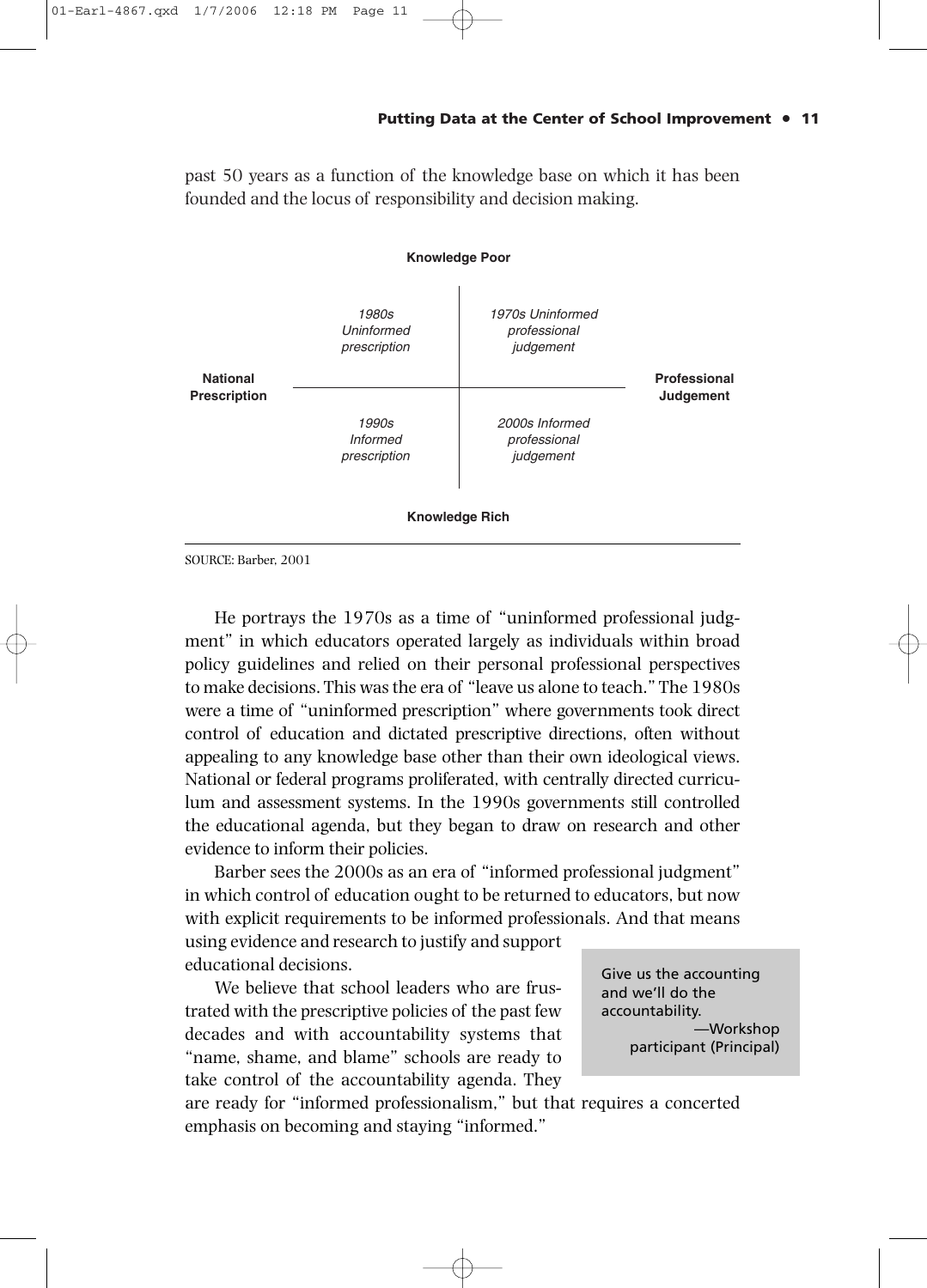Accountability without improvement is empty rhetoric.

Improvement without accountability is whimsical action without direction.

> —Earl, quoted in Education Quality and Accountability Office (EQAO), 2002

School leaders find themselves faced with messy situations that have more than a single right answer and demand reflective judgments. They are faced with the daunting task of anticipating the future and making conscious adaptations to their practices in order to keep up and to be responsive to an ever-changing environment. We believe that the essence of accountability is a deep and abiding commitment to making schools as good as they can be for all students.

Janet wants to be accountable, but she isn't at all sure that completing the district template and posting it on the school Web site will give her the kind of accountability that she wants. The more that she thinks about H. C. Andersen, the more she believes that there is lots of room for improvement and that she needs to foster a system of internal accountability where the staff as a whole is interested in making changes that will actually improve learning for the kids.

Moving to informed professional judgment is paradoxical, by definition. On one hand, it puts educational reform squarely in the hands of educational professionals. At the same time, it means that educators cannot rely on tacit knowledge and personal preferences. Instead, they must be prepared to challenge and reconstruct their professional knowledge and to change their practice (Hannay, Mahony & MacFarlane, 2004). This shift means that educators need to get comfortable with using data and evidence as tools in routine critical inquiry about what they do.

# **THE ROLE OF DATA IN INFORMED PROFESSIONAL JUDGMENT**

Educators are recognizing that they need to use data even though they do not always do it very well. They are aware that we live in a knowledge society in which having and using knowledge wisely is an essential skill. It makes sense that leaders will make better decisions when they use information to help clarify issues, identify alternative solutions to problems, and target resources more effectively. There is not enough time for adaptation by trial and error or for experimentation with fads that inevitably lose their appeal.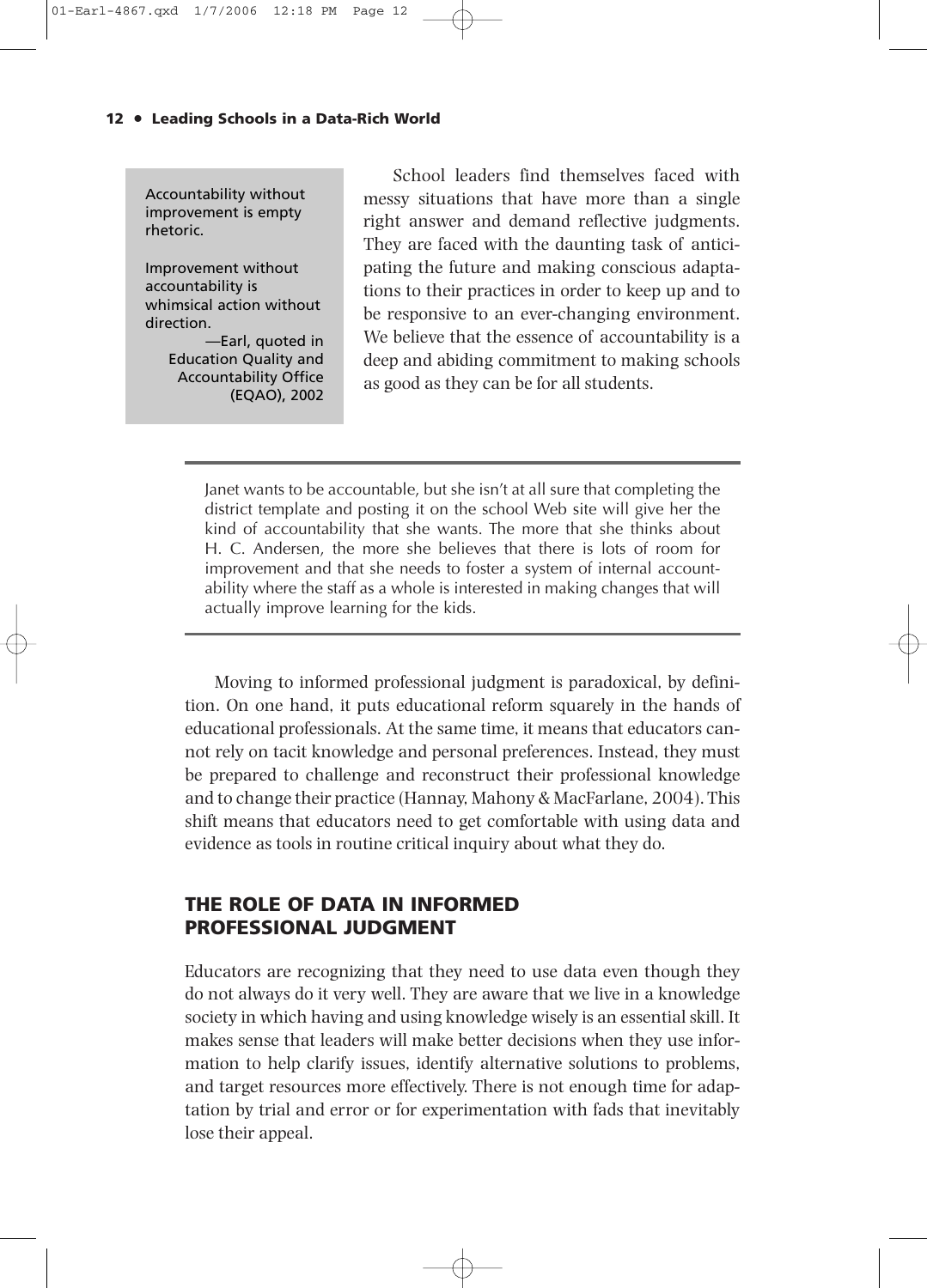Professional accountability is based on data, not as a final judgment but as part of the toolkit for understanding current performance and formulating plans for reasonable actions (Earl & LeMahieu, 1997). Educational leaders and school staffs who are committed to professional accountability and making informed professional judgments think of accountability not as a static numerical accounting but as a conversation, using data to stimulate discussion, challenge ideas, rethink directions, and monitor progress, providing an ongoing image of their school as it changes, progresses, stalls, regroups, and moves forward again.

This makes accountability emotional, personal, and political, reflecting all of the points of view that exist within the school community. Instead of being a point of contention, data can provide the vehicle for moving the community forward in ways that strengthen the bonds of shared vision and forge the relationships needed to serve that vision. Accountability and data are right in the center of the conversation, not as instruments of naming and blaming but as the grist for discussing policies and practices in conversations that nourish the collective will for action. Educators themselves become the prime consumers of data as they work towards making reasoned decisions about their actions in the school and sharing their thinking and their work with parents, students, and others in the community who care about education.

As the following table from the Education Commission of the States shows, data can be used for many different and important decisions.

|                                       | Common Uses of Data                                                                                                                                                                                                                                                                    |
|---------------------------------------|----------------------------------------------------------------------------------------------------------------------------------------------------------------------------------------------------------------------------------------------------------------------------------------|
| Discover Issues                       | Reveal issues and problems that may otherwise remain hidden.<br>Ascertain the needs of students, educators, parents, and other<br>community members.<br>Ensure that no students fall through the cracks.<br>Identify grade-level and schoolwide strengths and weaknesses.              |
| Diagnose Situations                   | Understand the root causes of problems.<br>Comprehend why some students are not performing well.<br>Determine eligibility for special programs.<br>Target specific areas for improvement.<br>Provide criteria for focusing on high priority goals.                                     |
| Forecast Future<br>Conditions         | Predict the needs of future students, educators, parents,<br>and community members.<br>Suggest possible local, regional, state, or national trends that will<br>affect the school and the programs offered.<br>Surmise types of programs required.<br>Infer types of expertise needed. |
| <b>Improve Policy</b><br>and Practice | Reform teaching and learning.<br>Enhance instruction and assessment.<br>Guide curriculum development, revision, and alignment.                                                                                                                                                         |

*(Continued)*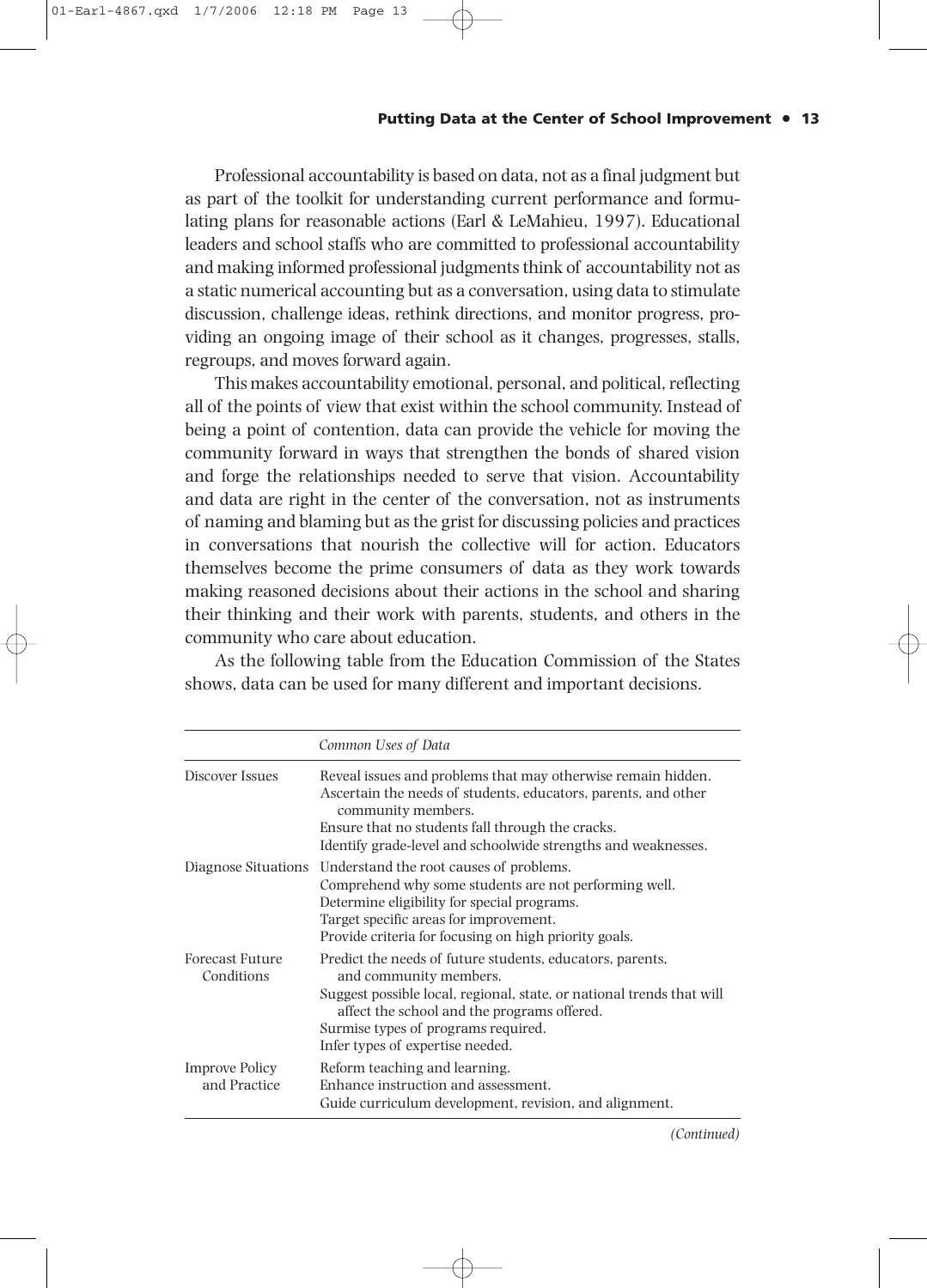|                           | Common Uses of Data                                                                                                                                                                                                                                                                                                                                       |
|---------------------------|-----------------------------------------------------------------------------------------------------------------------------------------------------------------------------------------------------------------------------------------------------------------------------------------------------------------------------------------------------------|
|                           | Build a culture of inquiry and continuous improvement.<br>Guide the allocation of resources.<br>Avoid quick fixes and one-size-fits-all solutions.                                                                                                                                                                                                        |
| Evaluate<br>Effectiveness | Understand and describe high-quality performance.<br>Provide feedback to students, teachers, and administrators<br>about their performance.<br>Measure program effectiveness.<br>Identify practices that produce desired results.<br>Convince stakeholders of the need for change.<br>Highlight successes.                                                |
| Promote<br>Accountability | Monitor and document progress toward achieving goals.<br>Inform internal and external stakeholders of progress.<br>Confirm or discredit assumptions about students and<br>school practices.<br>Develop meaningful responses to criticism.<br>Meet state and federal reporting requirements.<br>Ensure that all personnel are focused on student learning. |

SOURCE: Education Commission of the States, 2000

When educators consider lots of data, both positive and negative, they are more likely to reach a decision that everyone can live with because everyone has access to the same information. Nothing is withheld, and everyone has to stop and think about how their ideas fit with the data.

## **USING DATA TO "TAKE CHARGE OF CHANGE"**

Schools that are able to use data to take charge of change are more effective and improve more rapidly than ones that are not (Gray et al., 1999; Rosenholtz, 1989; Stoll & Fink, 1996). But using data is something that makes many educators feel uncomfortable. The school reform movement is calling for proof—tangible, valid evidence that what schools are doing is working, that students are learning faster and better.

Using data does not have to be a mechanical or technical process that denigrates educators' intuition, teaching philosophy, and personal experience. In fact, using data wisely is a human thinking activity that draws on personal views but also on capturing and organizing ideas in some systematic way, turning the information into meaningful actions and making the interpretation public and transparent (Senge, 1990). Having data is a beginning, but it is not enough. Schools need to move from being datarich to being information-rich and knowledge-rich as well.